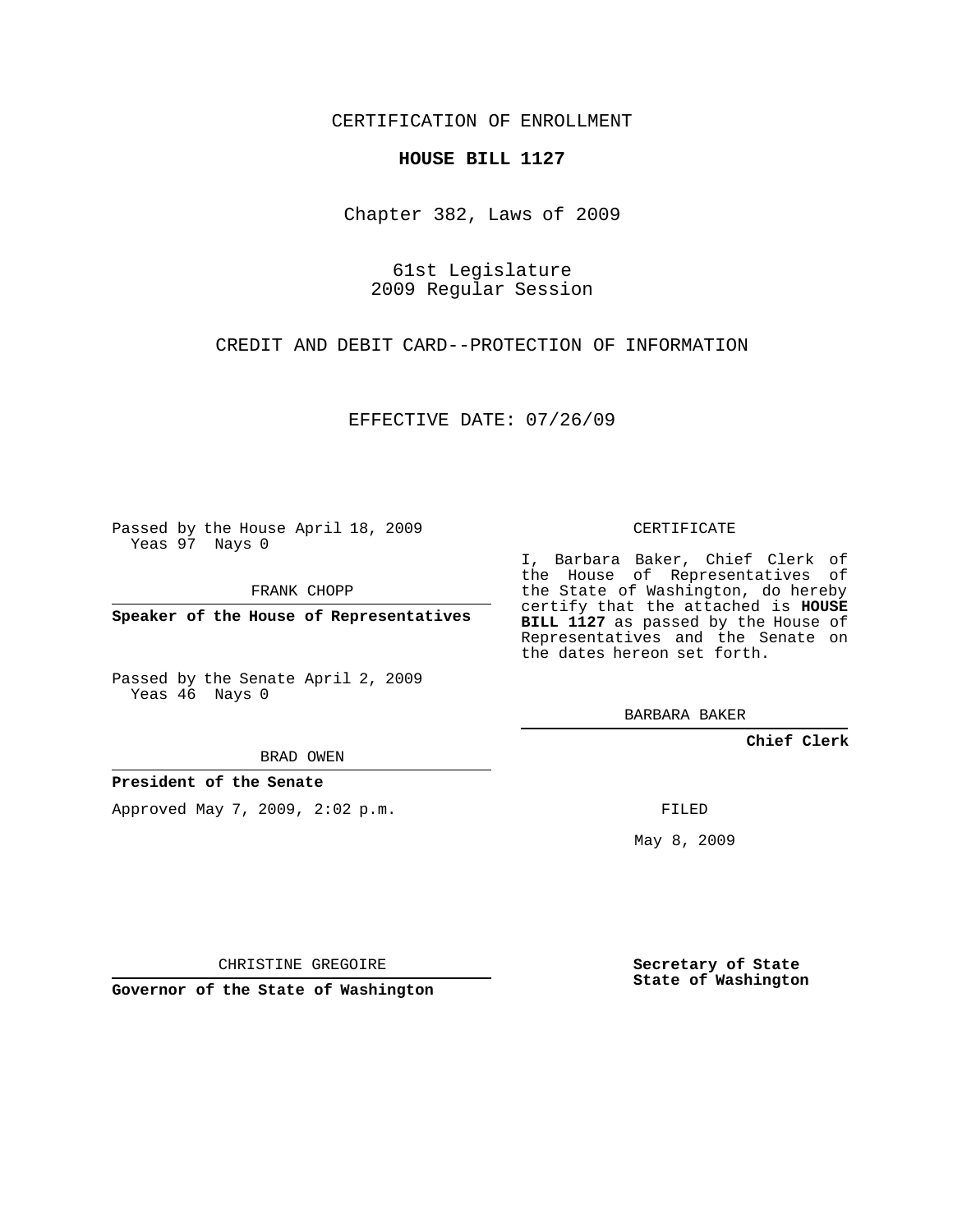## **HOUSE BILL 1127** \_\_\_\_\_\_\_\_\_\_\_\_\_\_\_\_\_\_\_\_\_\_\_\_\_\_\_\_\_\_\_\_\_\_\_\_\_\_\_\_\_\_\_\_\_

\_\_\_\_\_\_\_\_\_\_\_\_\_\_\_\_\_\_\_\_\_\_\_\_\_\_\_\_\_\_\_\_\_\_\_\_\_\_\_\_\_\_\_\_\_

## AS AMENDED BY THE SENATE

Passed Legislature - 2009 Regular Session

# **State of Washington 61st Legislature 2009 Regular Session**

**By** Representatives Hurst and Hinkle

Read first time 01/14/09. Referred to Committee on Financial Institutions & Insurance.

 1 AN ACT Relating to financial information; and amending RCW 2 19.200.010 and 63.14.123.

3 BE IT ENACTED BY THE LEGISLATURE OF THE STATE OF WASHINGTON:

 4 **Sec. 1.** RCW 19.200.010 and 2000 c 163 s 1 are each amended to read 5 as follows:

6  $(1)$  The legislature finds that credit (( $\frac{1}{15}$  and debit cards are 7 important tool<u>s</u> for consumers in today's economy((<del>, particularly the</del> 8 use of credit cards)). The legislature also finds that unscrupulous 9 persons often fraudulently use the ((eredit)) card accounts of others 10 by stealing the ((credit)) card itself or by obtaining the necessary 11 information to fraudulently charge the purchase of goods and services 12 to another person's ((eredit card)) account. The legislature intends 13 to provide some protection for consumers from the latter by limiting 14 the information that can appear on a (( $\epsilon$ redit)) card receipt.

15 (2) No person that accepts credit <u>or debit</u> cards for the 16 transaction of business shall print more than the last five digits of 17 the (( $\epsilon$ redit)) card account number or print the (( $\epsilon$ redit)) card 18 expiration date on a credit or debit card receipt. This includes all 19 receipts kept by the person or provided to the cardholder.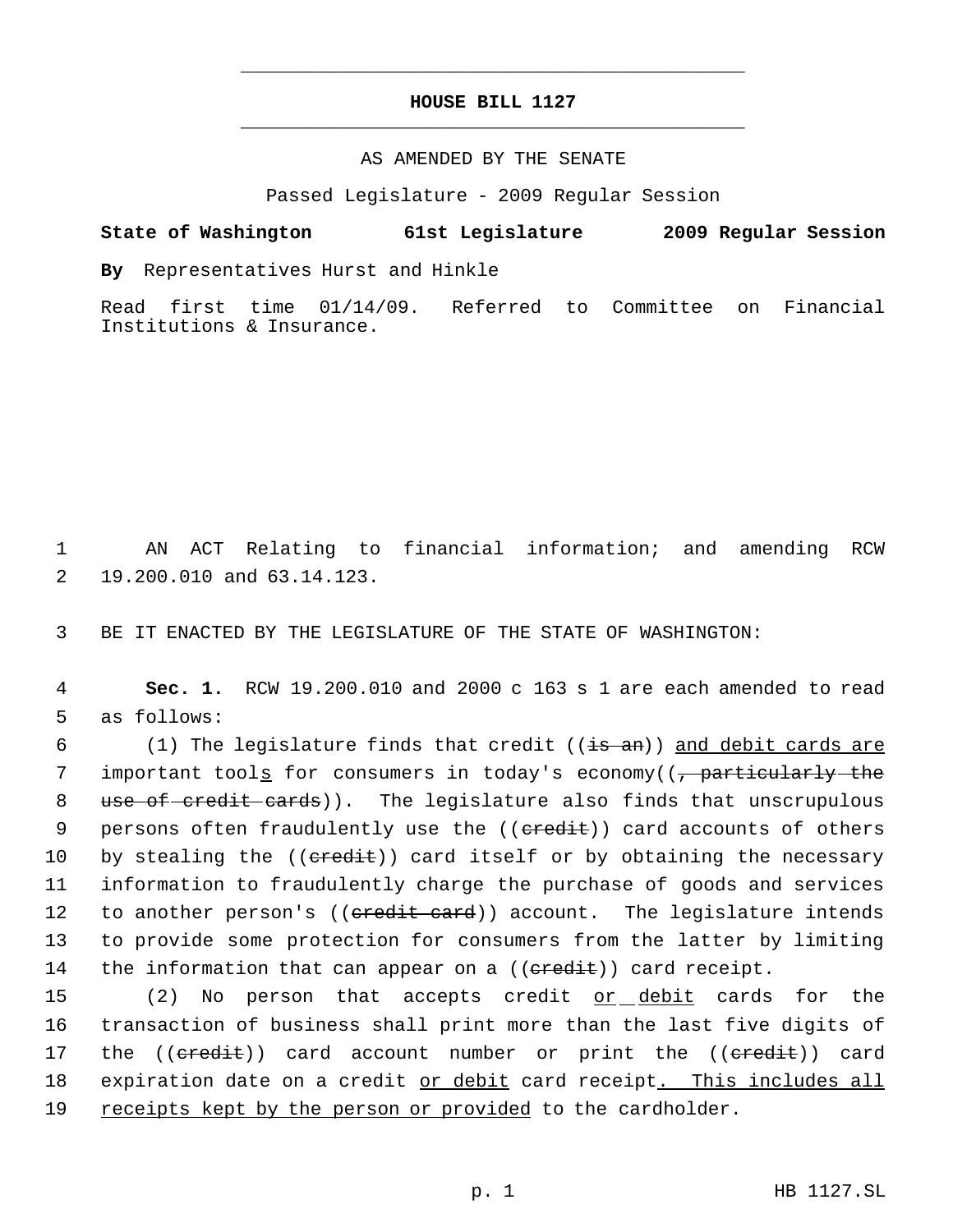1 (3) This section shall apply only to receipts that are 2 electronically printed and shall not apply to transactions in which the 3 sole means of recording the ((eredit)) card number is by handwriting or 4 by an imprint or copy of the credit or debit card.

5 (4) ((For purposes of chapter 163, Laws of 2000,)) The definitions 6 in this section apply throughout this chapter unless the context 7 clearly requires otherwise.

8 (a) "Credit card" means a card or device existing for the purpose 9 of obtaining money, property, labor, or services on credit.

10 (((5) This section applies on July 1, 2001, to any cash register or 11 other machine or device that electronically prints receipts on credit 12 card transactions and is placed into service on or after July 1, 2001, 13 and on July 1, 2004, to any cash register or other machine or device 14 that electronically prints receipts on credit card transactions and is 15 placed into service prior to July 1, 2001.)) (b) "Debit card" means a 16 card or device used to obtain money, property, labor, or services by a 17 transaction that debits a cardholder's account, rather than extending 18 credit.

19 **Sec. 2.** RCW 63.14.123 and 2000 c 163 s 2 are each amended to read 20 as follows:

21 (1) A retailer shall not print more than the last five digits of 22 the ((credit)) card account number or print the ((credit)) card 23 expiration date on a credit or debit card receipt. This includes all 24 receipts kept by the person or provided to the cardholder.

25 (2) This section shall apply only to receipts that are 26 electronically printed and shall not apply to transactions in which 27 the:

28 (a) Sole means of recording the ((eredit)) card number is by 29 handwriting or by an imprint or copy of the credit or debit card; or

 (b) Retailer processes the transaction electronically but also takes additional manual measures for the purpose of ensuring that the card is not being used fraudulently, including measures the retailer is contractually obligated to take in connection with its acceptance of 34 credit or debit cards.

35 (3) ((This section applies on July 1, 2001, to any cash register or 36 other machine or device that electronically prints receipts on credit 37 card transactions and is placed into service on or after July 1, 2001,